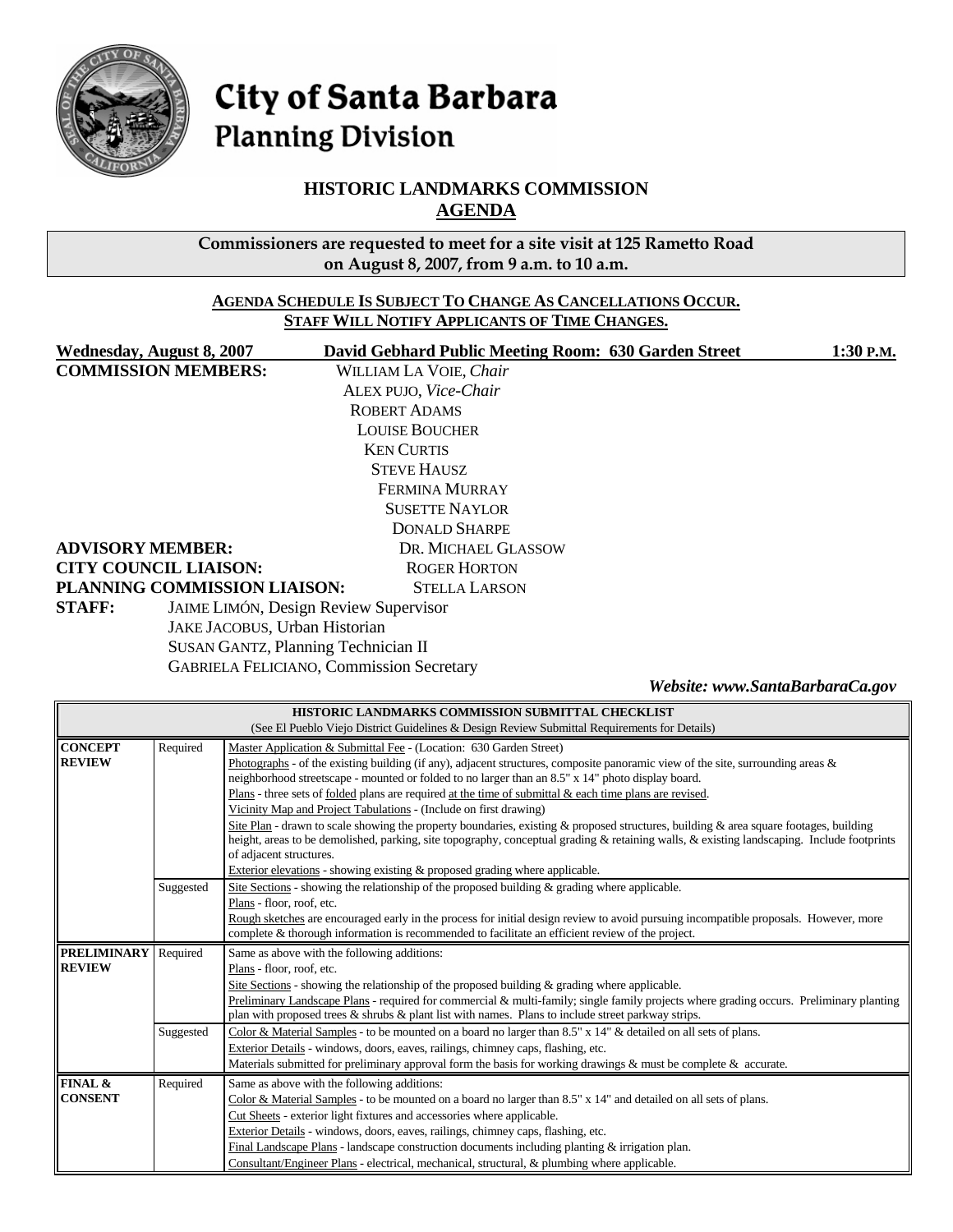## **PLEASE BE ADVISED**

 The approximate time the project will be reviewed is listed to the left of each item. It is suggested that applicants arrive 15 minutes early. The agenda schedule is subject to change as cancellations occur. Staff will notify applicants of time changes.

 The applicant's presence is required. If an applicant is not present, the item will be postponed indefinitely. If an applicant cancels or postpones an item without providing advance notice, the item will be postponed indefinitely and will not be placed on the following Historic Landmarks Commission (HLC) agenda. In order to reschedule the item for review, a rescheduling fee will be paid and the applicant must fill out and file a Supplemental Application Form at 630 Garden Street (Community Development Department) in addition to submitting appropriate plans.

 All approvals made by the HLC are based on compliance with Municipal Code Chapter 22.22 and with adopted HLC guidelines. Some agenda items have received a mailed notice and are subject to a public hearing.

 The Commission may grant an approval for any project scheduled on the agenda if sufficient information has been provided and no other discretionary review is required. Substitution of plans is not allowed, if revised plans differing from the submittal sets are brought to the meeting, motions for preliminary or final approval will be contingent upon staff review for code compliance.

 The Commission may refer items to the Consent Calendar for Preliminary and Final Historic Landmarks Commission approval.

 Preliminary and Final Historic Landmarks Commission approval is valid for one year from the date of the approval unless a time extension or Building Permit has been granted.

**Items before the Commission may be appealed to the City Council. For further information on appeals, contact the Planning Division Staff or the City Clerk's office. Said appeal must be in writing and must be filed with the City Clerk at City Hall within ten (10) calendar days of the meeting at which the Commission took action or rendered its decision. The scope of this project may be modified under further review.** 

 **AMERICANS WITH DISABILITIES ACT:** In compliance with the Americans with Disabilities Act, if you need special assistance to participate in this meeting, please contact the Planning Division at (805) 564-5470. Notification at least 48 hours prior to the meeting will enable the City to make reasonable arrangements.

 **AGENDAS, MINUTES and REPORTS:** Copies of all documents relating to agenda items are available for review at 630 Garden St. and agendas and minutes are posted online at www.SantaBarbaraCa.gov/hlc. If you have any questions or wish to review the plans, please contact Susan Gantz, at (805) 564-5470 between the hours of 8:30 a.m. to 4:00 p.m., Monday through Thursday, and every other Friday.

#### **LICENSING ADVISORY:**

The Business and Professions Code of the State of California and the Municipal Code of the City of Santa Barbara restrict preparation of plans for certain project types to licensed professionals. Applicants are encouraged to consult with Building and Safety Staff or Planning Staff to verify requirements for their specific projects.

Unlicensed persons are limited to the preparation of plans for:

- $\triangleright$  Single or multiple family dwellings not to exceed four (4) units per lot, of wood frame construction, and not more than two stories and basement in height;
- $\triangleright$  Non-structural changes to storefronts; and,
- $\blacktriangleright$  Landscaping for single-family dwellings, or projects consisting solely of landscaping of not more than 5,000 square feet.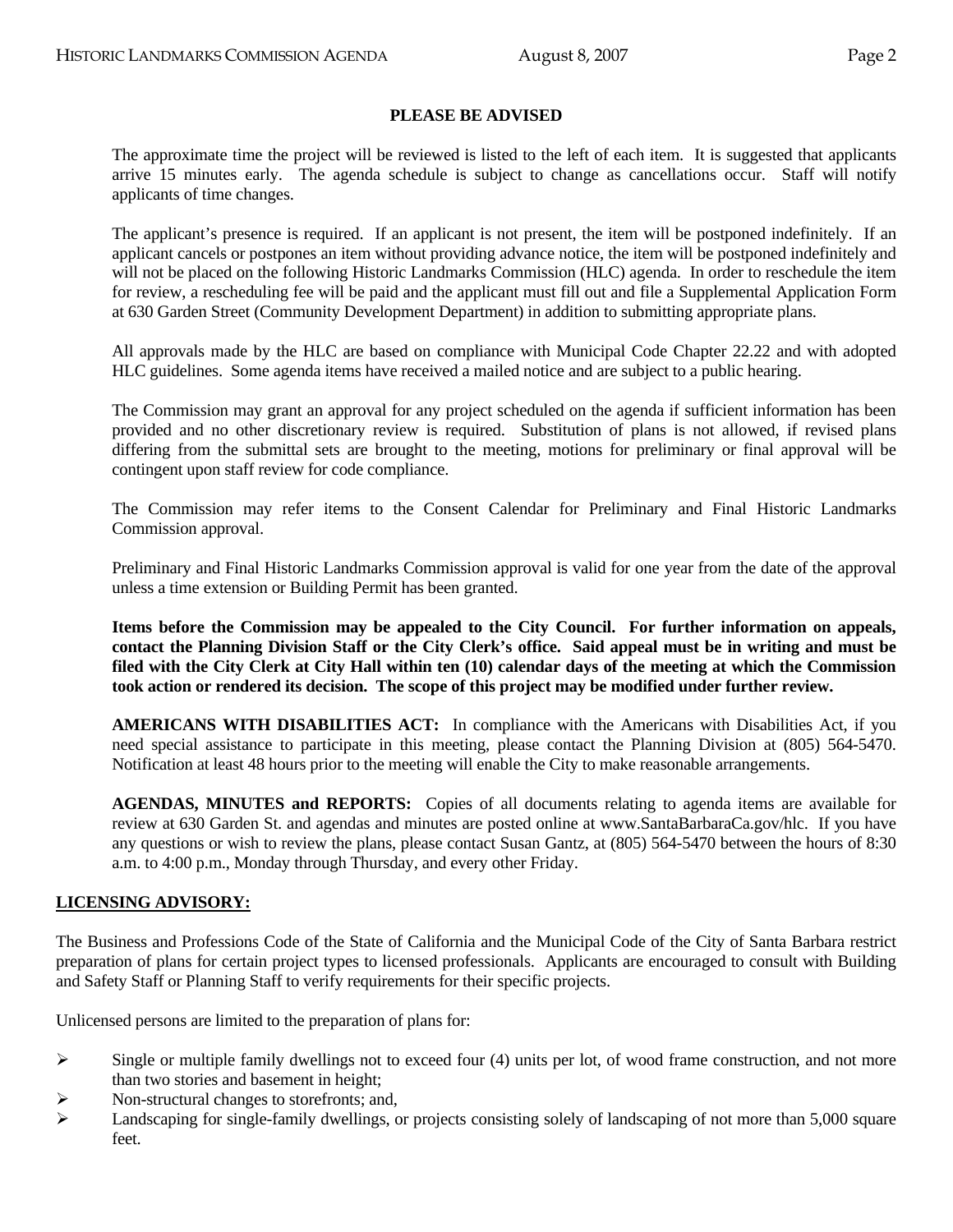## **NOTICE:**

- A. That on August 3, 2007, at 4:00 P.M., this Agenda was duly posted on the indoor and outdoor bulletin boards at the Community Development Department, 630 Garden Street, and online at www.SantaBarbaraCa.gov/hlc.
- B. This regular meeting of the Historic Landmarks Commission will be broadcast live and rebroadcast in its entirety on Friday at 1:00 P.M. on Channel 18.

## **GENERAL BUSINESS:**

A. Public Comment:

Any member of the public may address the Historic Landmarks Commission for up to two minutes on any subject within their jurisdiction that is not scheduled for a public discussion before the Board on that day. The total time for this item is ten minutes. (Public comment for items scheduled on today's agenda will be taken at the time the item is heard.)

- B. Approval of the minutes of the Historic Landmarks Commission meeting of July 25, 2007.
- C. Consent Calendar.
- D. Announcements, requests by applicants for continuances and withdrawals, future agenda items, and appeals.
- E. Subcommittee Reports.
- F. Possible Ordinance Violations.
- G. Request for the HLC to form a Subcommittee to consider updating and reviewing the City's Landscape Design Standards for Water Conservation, adopted June 1989 (SBMC Section 22.80.020). Staff Contact: Alison Jordan, Water Conservation Coordinator, Public Works Department.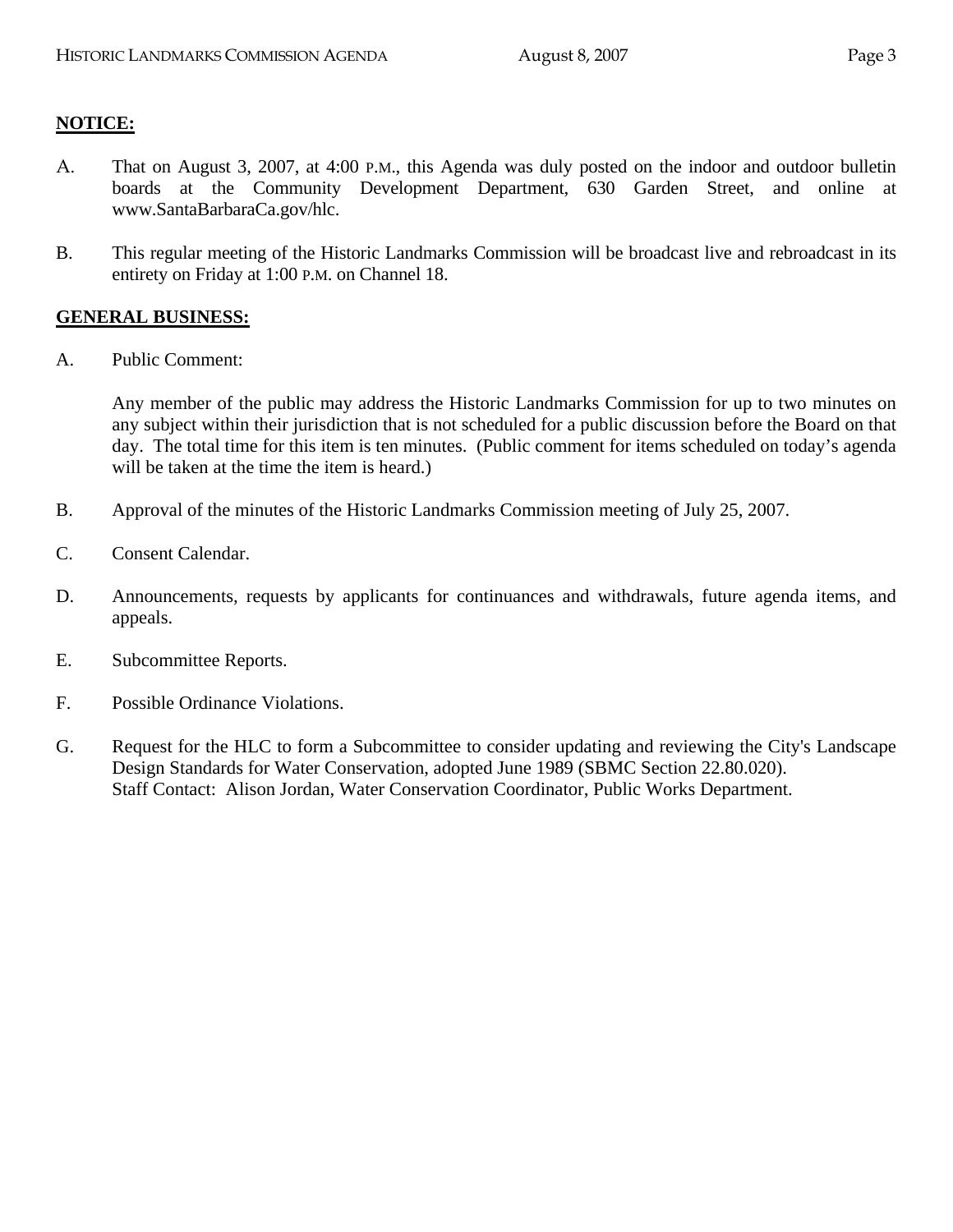## **ARCHAEOLOGY REPORT**

1. 710 ANACAPA ST C-2 Zone **(1:45)** Assessor's Parcel Number: 031-081-013 Application Number: MST2006-00312 Owner: Carlos Adame Agent: Lisa Plowman Architect: Peikert Group Architects

(This is a revised proposal for a new 4,031 square foot, two and one-half story, 42 foot tall mixed-use development including the preservation of 577 square feet of an existing 1,562 square foot structure on the City's List of Potential Historic Resources (Myers Cottage). The project will include relocation of the existing structure (which will be used as commercial space) nine feet to the west, new construction at ground level to provide two residential condominium units (one, two-bedroom unit and one, threebedroom unit), three covered residential parking spaces, and one uncovered commercial parking space. The existing stone site wall will be preserved.)

## **(Review of Phase I Archaeological Resources Report prepared by David Stone, Stone Archaeological Consulting.)**

## **ARCHAEOLOGY REPORT**

2. WEST BEACH PEDESTRIAN IMPROVEMENT PROJECT HOME HC/P-R/SD-3 Zone

**(1:50)** Assessor's Parcel Number: 033-120-018 Application Number: MST2006-00122 Owner: City of Santa Barbara Applicant: Jeannette Candau Designer: Conceptual Motion Co.

> (Proposed enhancements to pedestrian linkage between Stearns Wharf and the Harbor including pedestrian crossings across Cabrillo Boulevard to the beachfront, new benches, lighting, trash/recycle cans, news racks, repairs to existing sidewalks, landscaping, improvements at Sea Landing, and viewing stations on West Beach. The project will require coastal review.)

> **(Review of Phase I Archaeological Resources Report prepared by David Stone, Stone Archaeological Consulting.)**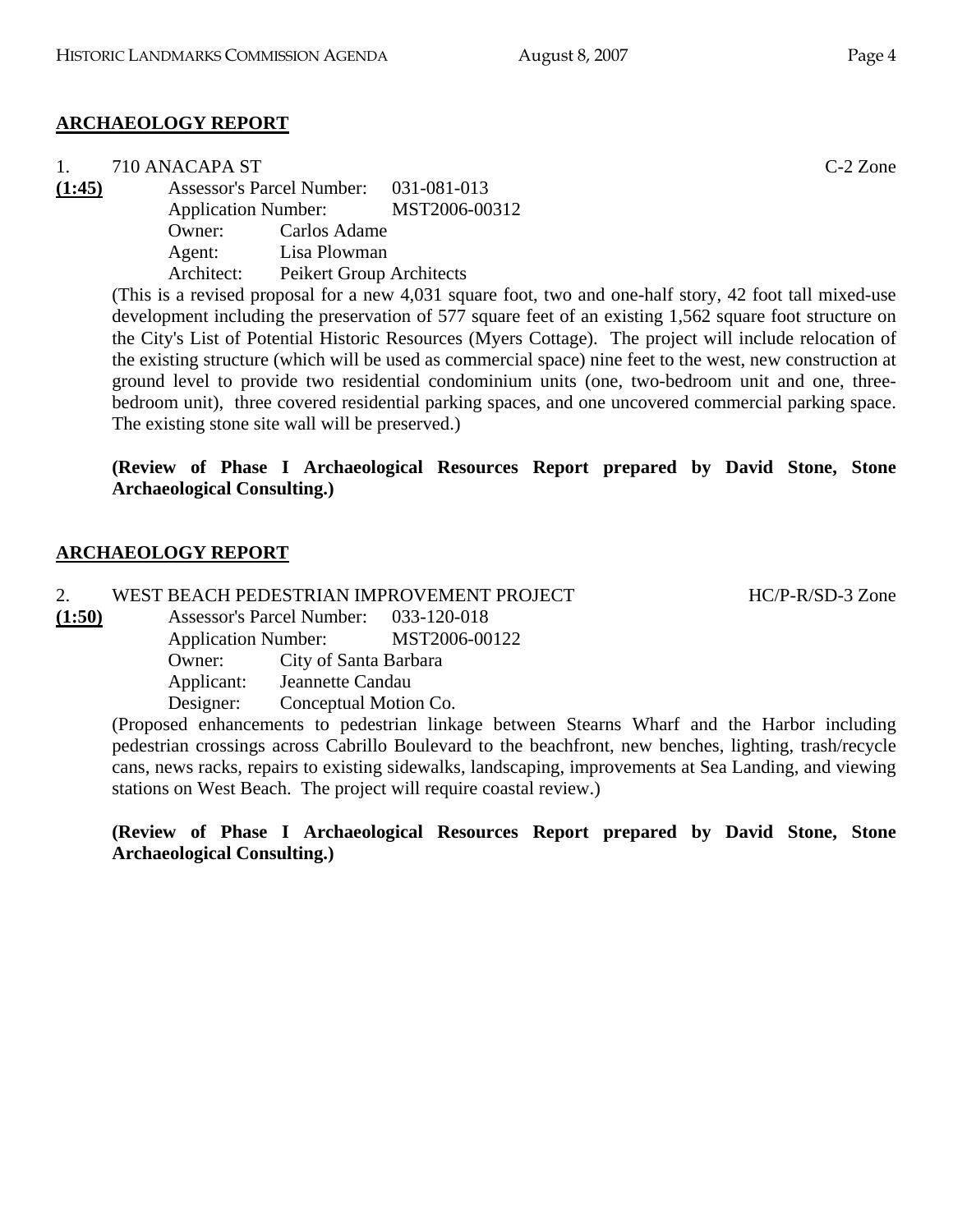#### **ARCHAEOLOGY REPORT**

- 3. 1025 SANTA BARBARA ST C-2 Zone
- **(1:55)** Assessor's Parcel Number: 029-211-007 Application Number: MST2006-00224 Owner: Haywards Family Partnership Architect: Cearnal Andrulaitis Architects

(Proposal to demolish 14,602 square feet of existing commercial buildings, demolish surface parking with 45 spaces and construct a new, four-story mixed-use project with 26,383 square feet of underground parking, 12,397 square feet of commercial space and 29,572 square feet of one, two and three bedroom condominium units (15 units total) on four separate parcels (APNs 029-211-006, -007, -008, and -009) totaling 31,310 square feet. Two of the condominium units would be affordable. Approximately 12,250 cubic yards of grading excavation is proposed as a part of this project. Planning Commission approval will be required for a Tentative Subdivision Map and a modification of the lot area requirements to allow two over-density units.)

## **(Review of Phase I Archaeological Resources Report prepared by David Stone, Stone Archaeological Consulting.)**

#### **ARCHAEOLOGY REPORT**

4. 2206 MISSION RIDGE RD A-1 Zone **(2:00)** Assessor's Parcel Number: 019-071-009 Application Number: MST2006-00757 Owner: Jane Dreyfus Diniz 2002 Trust

 Agent: Pat Yochum Agent: Jessica Grant (Proposal for a lot line adjustment between two legal lots created in 1955 by Planning Commission approval. Equal area adjustment in size and slope to correct garage over lot line and portion of residence. Adjustment would result in compliance with current zoning setbacks.)

**(Review of Phase I Archaeological Resources Report prepared by David Stone, Stone Archaeological Consulting.)** 

## **HISTORIC STRUCTURES REPORT**

## 5. 125 RAMETTO RD A-2 Zone

**(2:05)** Assessor's Parcel Number: 015-211-011 Application Number: MST2007-00333 Owner: Burrows Family Trust 5/18/93 Designer: Peter Kavoian

> (Proposal for a 640 square foot master bedroom addition with a 311 square foot basement beneath to an existing 2,974 square foot residence and attached garage. The project will result in a 3,925 square foot structure on a 46,316 square foot lot in the Hillside Design District.)

> **(Continued review of Letter Addendum to Historic Structures/Sites Report prepared by Alexandra C. Cole, Preservation Planning Associates.)**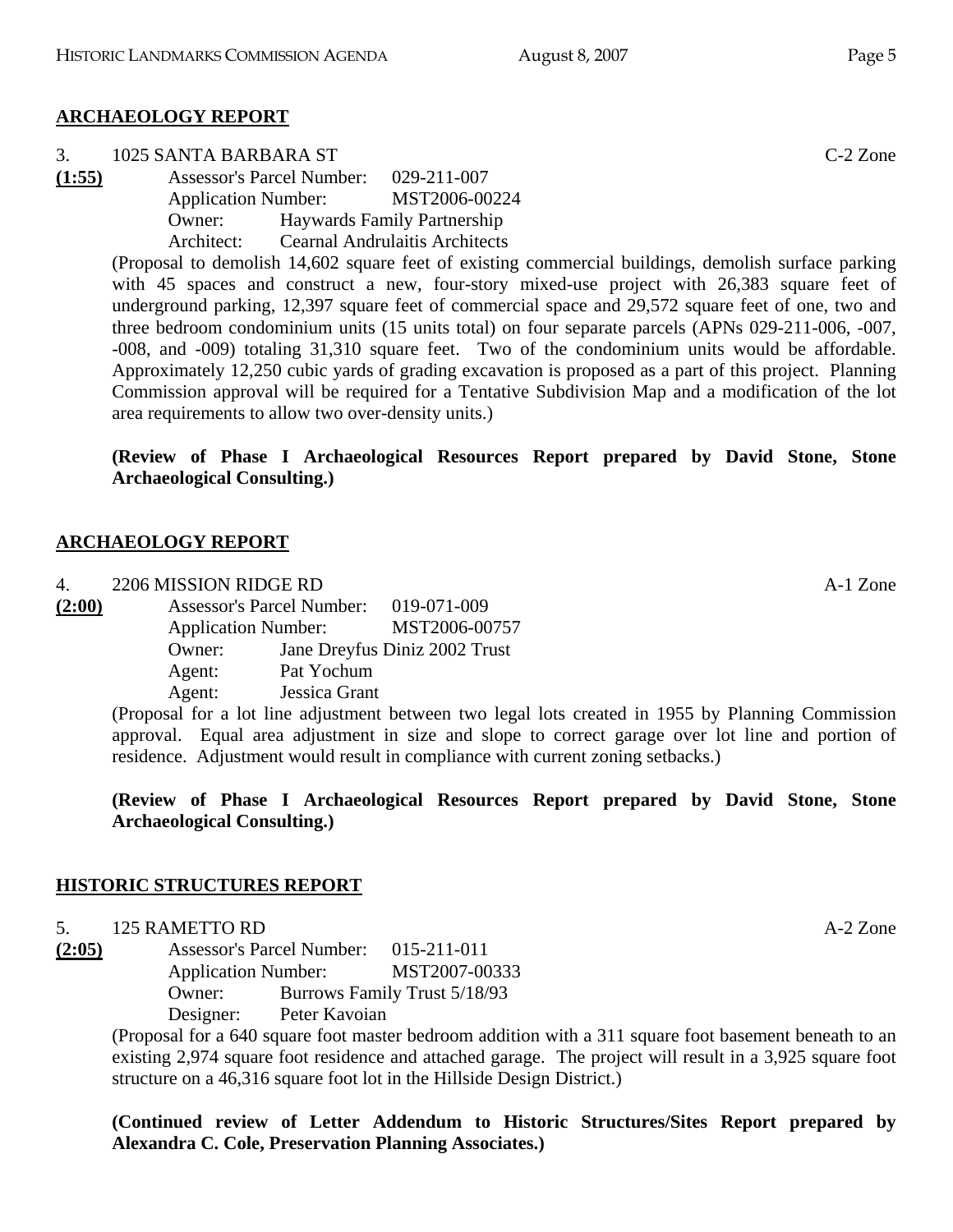## **CONCEPT REVIEW - CONTINUED**

| 6.     | 125 RAMETTO RD                                                             |               |                                     | $A-2$ Zone |
|--------|----------------------------------------------------------------------------|---------------|-------------------------------------|------------|
| (2:15) | Assessor's Parcel Number: 015-211-011<br>Application Number: MST2007-00333 |               |                                     |            |
|        |                                                                            |               |                                     |            |
|        | Owner:                                                                     |               | <b>Burrows Family Trust 5/18/93</b> |            |
|        | Designer:                                                                  | Peter Kavoian |                                     |            |

(Proposal for a 640 square foot master bedroom addition with a 311 square foot basement beneath to an existing 2,974 square foot residence and attached garage. The project will result in a 3,925 square foot structure on a 46,316 square foot lot in the Hillside Design District.)

**(Continued First Concept Review. Project was presented by applicant on July 25, 2007, but no comments were made by the Commission due to the two week continuance of the Letter Addendum to the Historic Structures/Sites Report.)** 

**(PROJECT REQUIRES HISTORIC RESOURCE FINDINGS AND NEIGHBORHOOD PRESERVATION ORDINANCE FINDINGS.)** 

# **HISTORIC STRUCTURES REPORT**

7. 1535 SANTA BARBARA ST R-3 Zone

**(2:35)** Assessor's Parcel Number: 027-241-005 Application Number: MST2007-00266 Owner: The Unitarian Society of Santa Barbara Architect: Peikert Group Architects

(This is on the City's List of Potential Historic Resources: "Unitarian Church." Proposal for a partial interior remodel of three existing buildings, accessibility and upgrading of architectural finishes, replacement of 11 windows in the Parish Hall, enclosing the 310 square foot loggia on the east side of the Parish Hall, adding a new terrace with new 678 square foot storage room below, landscape and hardscape improvements in the Jefferson Hall Courtyard. Install new windows at classroom B, Blake Building, new 15 space parking lot.)

**(Review of Historic Structures/Sites Report prepared by Alexandra C. Cole, Preservation Planning Associates.)**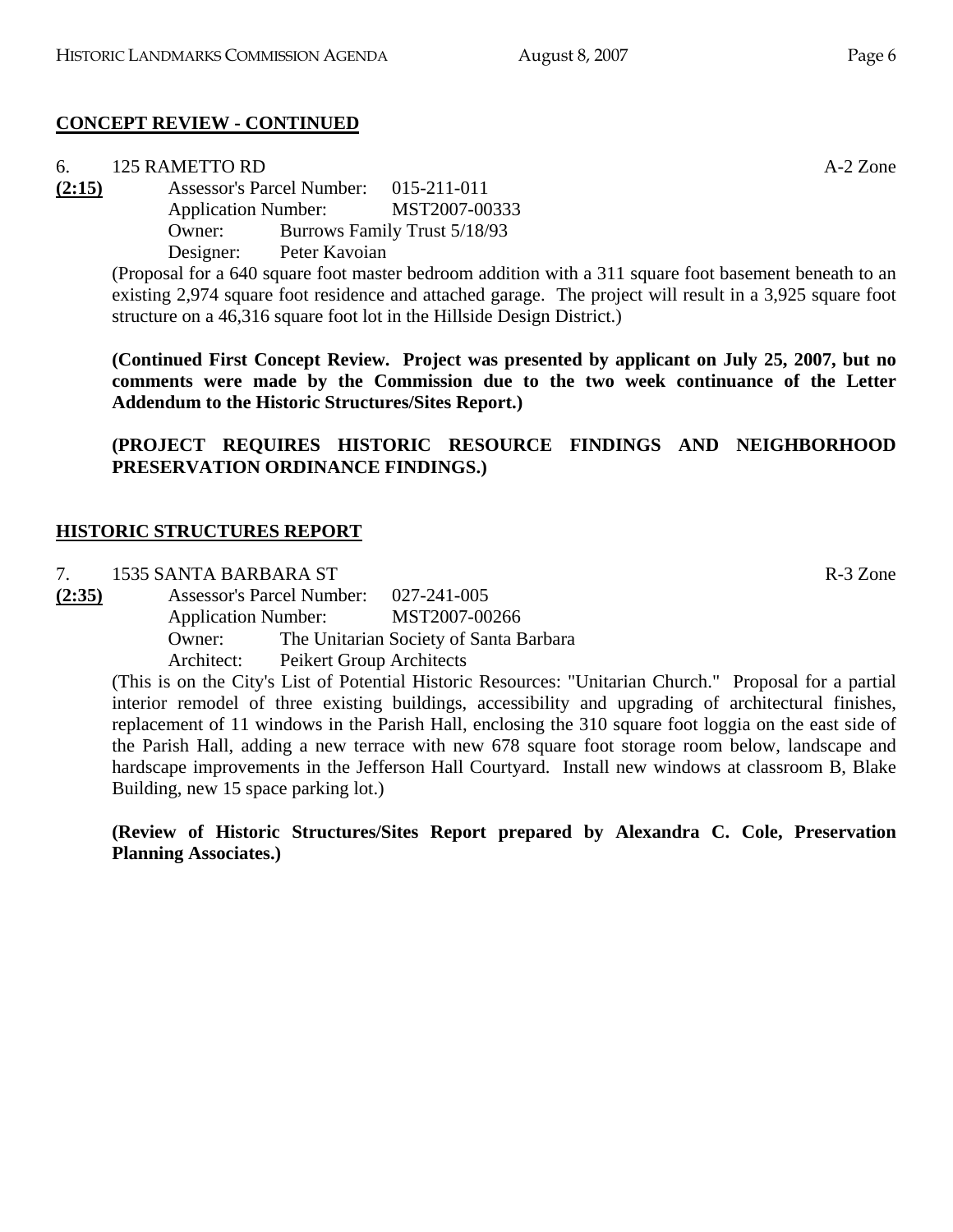# **PRELIMINARY REVIEW**

- 8. 1535 SANTA BARBARA ST R-3 Zone
- **(2:40)** Assessor's Parcel Number: 027-241-005 Application Number: MST2007-00266 Owner: The Unitarian Society of Santa Barbara Architect: Peikert Group Architects

(This is on the City's List of Potential Historic Resources: "Unitarian Church." Proposal for a partial interior remodel of three existing buildings, accessibility and upgrading of architectural finishes, replacement of 11 windows in the Parish Hall, enclosing the 310 square foot loggia on the east side of the Parish Hall, adding a new terrace with new 678 square foot storage room below, landscape and hardscape improvements in the Jefferson Hall Courtyard. Install new windows at classroom B, Blake Building, new 15 space parking lot.)

# **(ENVIRONMENTAL ASSESSMENT IS COMPLETE.)**

# **CONCEPT REVIEW - CONTINUED**

9. 19 E ORTEGA ST C-2 Zone

**(3:00)** Assessor's Parcel Number: 037-092-013 Application Number: MST2007-00348 Owner: 710 State Street Partners Architect: Richard Six

(Proposal for exterior changes to an existing commercial building including a new fenestration layout on the south elevation including window trim and awnings at the first floor entry, minor alterations to the exterior stairs including new walls and header wall to enclose the area under the stairs, new bike storage with wrought iron enclosure, new metal trellis at a first floor window, new metal fascia at the second story entry, new plaster surfacing on entire building, new light fixtures, and new plantings for the existing landscaped areas.)

**(Second Concept Review.)** 

# **(ENVIRONMENTAL ASSESSMENT IS COMPLETE.)**

# **PRELIMINARY REVIEW**

# 10. 517 CHAPALA ST C-2 Zone

**(3:20)** Assessor's Parcel Number: 037-163-007 Application Number: MST2005-00088 Owner: Montecito Bank & Trust Trustee Applicant: Peikert Group Architects, LLC Applicant: H & R Investments

(The proposed project consists of a lot merger and the construction of a mixed-use development with six two-bedroom residential condominium units totaling 9,999 square feet (net) and two commercial condominium spaces totaling 2,872 square feet (net). One of the units would be affordable. A modification to allow the 10% open space on the second floor is requested. Seventeen parking spaces are proposed.)